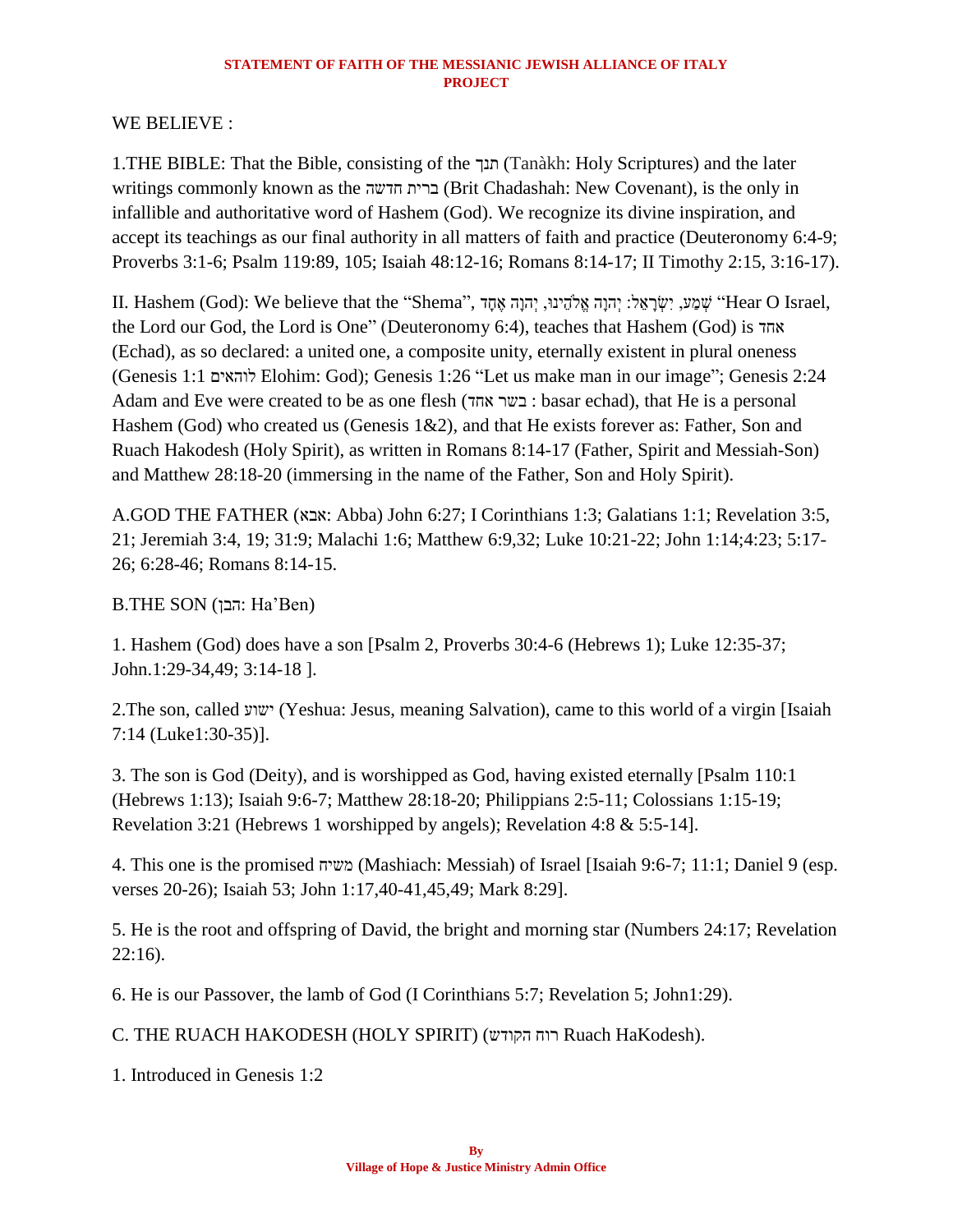#### **STATEMENT OF FAITH OF THE MESSIANIC JEWISH ALLIANCE OF ITALY PROJECT**

2. In the Tanàkh, the Spirit of God came upon individuals during the times of our forefathers, like Moses, David (see II Samuel 23:1-3), and the Prophets, for specific purposes.

3. In the New Covenant, the Messiah Yeshua, promises his disciples that the "Comforter" would come to them after he was gone, described as the Spirit of Truth (John 14:17,26), who was with them and would be in them. Yeshua further declared that the Spirit of Truth, would guide us into all Truth, and would glorify Him the Messiah not himself (John 16:13-15). He empowers us (Acts 1:8). He seals us (Ephesians 1:13; 4:30). If we have not the Spirit (Ruach),we are not His (Romans 8:9). He leads us and teaches us (Romans 8:14-17). His indwelling enables us to live a godly life. Acts 2:38 says, "Repent, be immersed, and receive the Holy Spirit" (Ruach HaKodesh)

## III. MAN

A. Created in the image of God (Genesis 1:26-27), but:

B. Through disobedience, man fell from his first state and became separated from God (Genesis 2:17 & 3:22-24). Therefore, according to the Scriptures, all men are born with a sinful nature (Psalm 14:1-3; 49:7; 53:1-3; Isaiah 64:6; Romans 3:9-12, 23;5:12).

C. Man's only hope for redemption (Salvation) is through the atonement made by the Messiah (Leviticus 17:11; Isaiah 53; Daniel 9:24-26; I Corinthians 15:22; Hebrews 9:11-14,28; John 1:12, 3:36), resulting in regeneration by the Holy Spirit (Titus 3:5), which is the new birth (John 3:3- 8). For by grace we are saved, through faith, it is a gift of God (Ephesians 2:8-9).

# IV. RESURRECTION AND JUGEMENT

We believe in the resurrection of both, the redeemed and the lost: the former to everlasting life and the latter to eternal separation from God, a state of everlasting punishment (Job 14:14;19:25- 27; Daniel 12:2-3; John 3:36; 11:25-26; Revelation 20:5-6, 10-15; 21:7-8).

V. THE MESSIAH- The Redeemer

The Scriptures promised two "comings" of the Messiah:

## A. First coming

1. Promised in Daniel 9:24-26

2. Its purpose was to make an atonement for sin (Isaiah 53; Romans 3:21-31; Hebrews 9&10; John 3:16-17).

# B. Second coming

1. Promised coming in the air to receive the believers to Himself (I Thessalonians 4:13-18; John 14:1-6; I Corinthians 15:51-57).